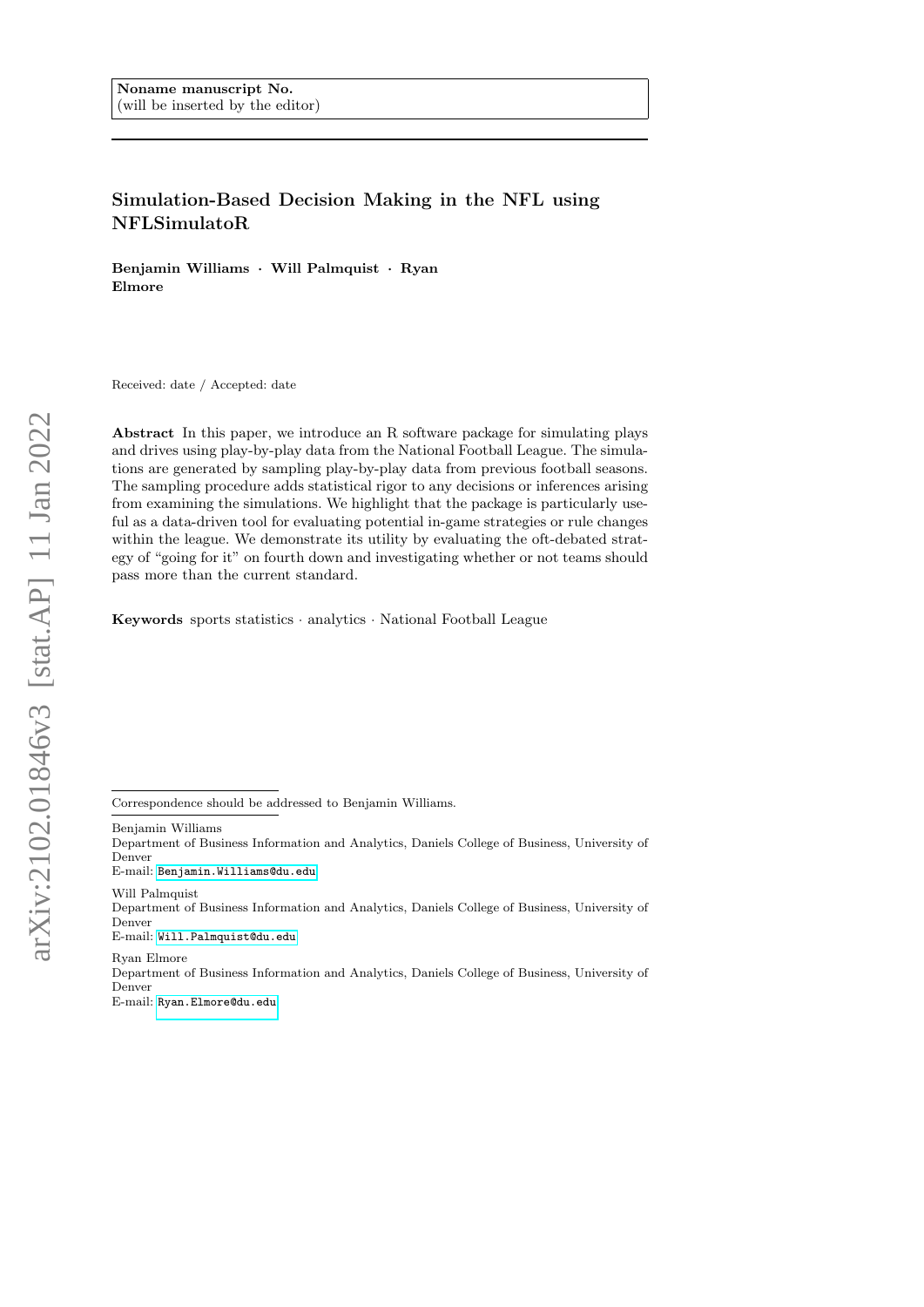# 1 Introduction

Data-driven decision making is a ubiquitous strategy in today's marketplace and is becoming increasingly common amongst professional sports organizations. From the Major League Baseball's Moneyball movement [\(Lewis, 2003\)](#page-13-0) to the Moreyball strategies employed by the National Basketball Association's Houston Rockets [\(Walsh, 2019\)](#page-14-0), analytics are no longer the sole purview of the academy as teams try to improve their performance by investigating the data. The general consensus, however, is that the National Football League (NFL) lags behind other professional sports leagues in their use of analytics [\(Clark, 2018\)](#page-13-1). This does seem to be changing, as evidenced by a recent hiring trend of data analysts to NFL teams [\(Loque, 2019\)](#page-14-1), as well as within the league office in New York.

In the NFL, perhaps the most widely debated research question regards the decision of going for it on fourth down. This has also been the subject of several academic articles [\(Romer, 2006;](#page-14-2) [Yam and Lopez, 2019\)](#page-14-3), the New York Times "4th down bot" [\(Burke and Quealy, 2013;](#page-13-2) [Causey et al., 2015\)](#page-13-3), and a new calculator from sports analyst Ben Baldwin [\(Baldwin, 2020a\)](#page-13-4). The consensus among researchers and analysts is NFL coaches tend to be too conservative in their fourthdown calls, often preferring to kick the football (punt or field goal attempt) when the data suggests they should pass or run the ball.

While the decision to go for it on fourth down is much discussed, there are a plethora of other strategies a team may wish to investigate. Potential strategies for deeper investigation range from the frequency and type of plays run, the use of a team's (limited) timeouts during a game, defensive alignment, and so on. The seemingly infinite possibilities for NFL strategy evaluation made us wonder how one could determine which strategies offer the best chance of winning. Some attempt has been done for strategies such as passing versus running the football. In the sole peer-reviewed article that we are aware of, [Kovash and Levitt](#page-13-5) [\(2009\)](#page-13-5) found NFL teams did not pass as much as they should. [Hermsmeyer](#page-13-6) [\(2018\)](#page-13-6) similarly noted, in an article for the data journalism website fivethirtyeight.com, that even though the NFL has transitioned to become a more passing heavy league, teams should still pass more. Apart from the passing versus rushing and fourth down decision making, there is a lack of research regarding NFL strategies in the literature.

In this paper we present an R software package, NFLSimulatoR, and an analytically rigorous method for analyzing NFL strategies. Our method consists of simulating strategies via the sampling of NFL play-by-play datasets realized in previous seasons. This simulation method is flexible and allows for the investigation of many possible strategies and offers a tool for informed decision making with respect to sport performance. We have embedded the simulation framework into an open source software package to share the method with the broader sports analytics community. The rest of the paper is outlined as follows. In the next section we present the R software package we wrote for simulating NFL strategies. Section 3 describes the use of the software package for the two strategies we have discussed thus far: fourth down decision making and passing versus rushing. Finally, we offer some concluding thoughts about using (and contributing to) the package moving forward and other discussions in the final section.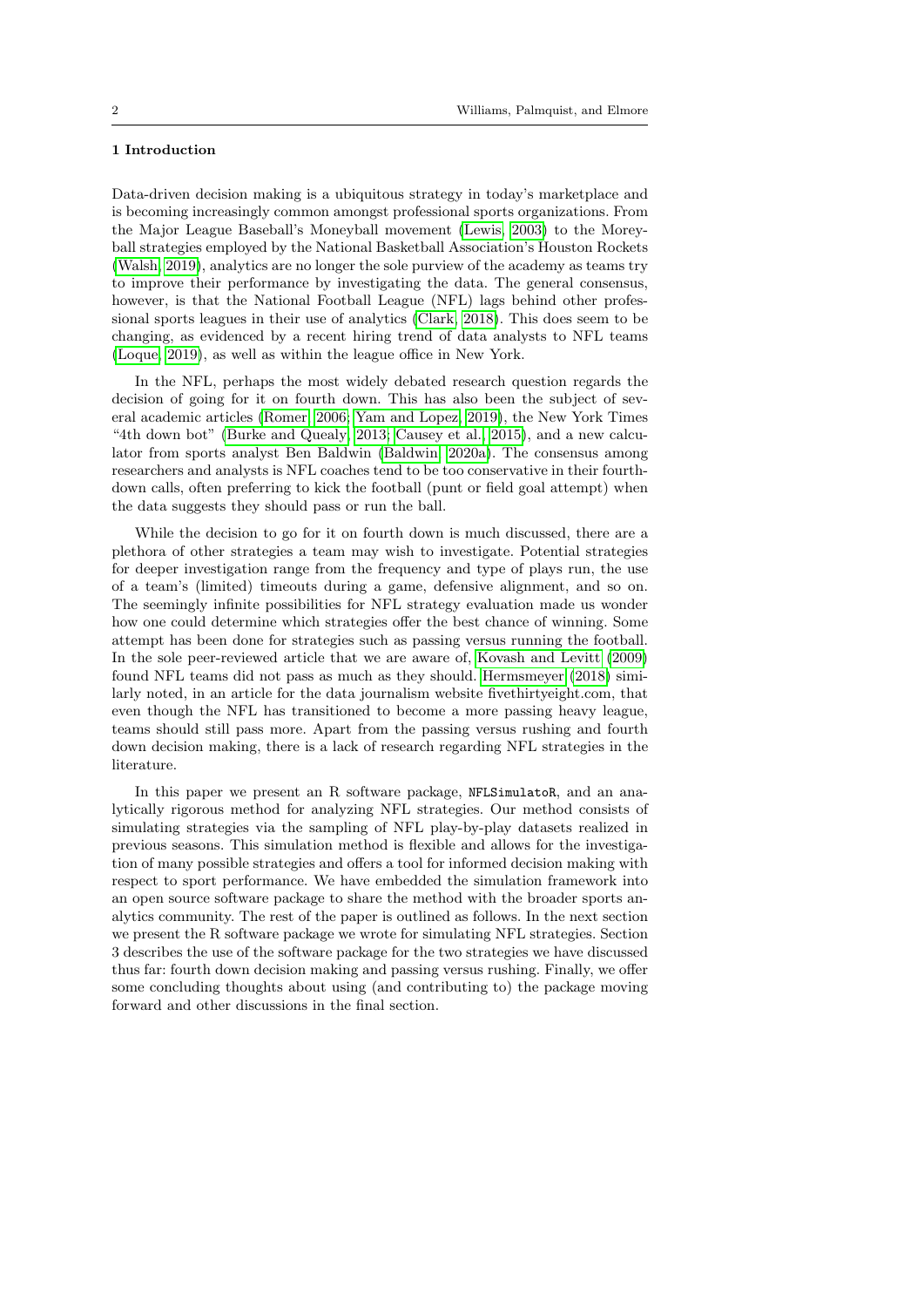## 2 NFLSimulatoR

The ideas presented in this paper are, in part, inspired by a blog post by Mike Lopez, currently the Director of Data and Analytics for the NFL, in which he used a simulation-based approach to investigate a potential overtime rule change in the NFL [\(Lopez, 2019\)](#page-14-4). In contrast to the one-off solution presented on his blog, we provide a robust software platform for assessing NFL strategies in the NFLSimulatoR R package. Our desire is for the wider analytics community to use this package, extend our work, and study other strategies in a analytically sound manner.

The ideas embedded in NFLSimulatoR are simple, yet extremely powerful. The key feature is that we rely on simulations of actual NFL play-by-play data to evaluate potential strategies. We define a strategy broadly as any set of principled decisions consistently made by an NFL team during a game. An example, albeit possibly extreme, is for a team to employ only passing plays rather than a mixture of passes and runs while on offense. This is a simple strategy, but one we can nonetheless examine using our package. To examine a particular strategy, we sample plays satisfying the criteria of the strategy at hand. Going back to our simplistic example, we would sample only passing plays if we wanted to see what happened when a team only passes the football.

Sampling data to make estimates, inferences, or decisions about a larger population is at the core of statistics and lends important rigor to our method. In our package, we select probability samples according to a simple random sample with replacement from our population of interest (NFL play-by-play data) to produce unbiased and representative results. An excellent resource for more on statistical sampling can be found in [Lohr](#page-13-7) [\(2010\)](#page-13-7).

The package relies on NFL play-by-play data available via the NFL's Application Programming Interface. These datasets are accessible within R using either the nflscrapR or the nflfastR R packages [\(Horowitz et al., 2020;](#page-13-8) [Carl et al., 2020\)](#page-13-9) (or by downloading it directly from the nflscrapR-data or nflfastR-data websites [\(Yurko, 2020;](#page-14-5) [Baldwin, 2020b\)](#page-13-10). The NFLSimulatoR package includes two functions, download nflscrapr data() and download nflfastr data(), for directly downloading regular-, pre-, or post-season NFL play-by-play data from either source for several years, currently from 2009 - 2019. Each year contains approximately 48,000 plays of data. In addition, we include a function called prep pbp data() to eliminate extraneous information and prepare the NFL data for use in NFLSimulatoR functions.

Our package is built primarily on the function sample play(). This function samples from NFL data according to a given strategy for a particular down and distance. The strategy is passed to the function via the strategy parameter. Down and distance information refer to what down it is  $(1 - 4)$ , how many yards are required for a first down, and the yardline at which the play occurs (1 - 99). The down is passed to the function via the what down parameter, the distance to go is passed via the yards to go parameter, and the yardline is passed via the yards from own goal parameter. Our sampling is done randomly and so we are confident in the outcomes from the simulations. However, some combinations of sampling parameters (strategy, down, distance, yardline) rarely occur in an NFL game. For example, it may be there are few or no plays where a team had the ball on 3rd down, on the 47th yardline, with 15 yards to go for a first down, and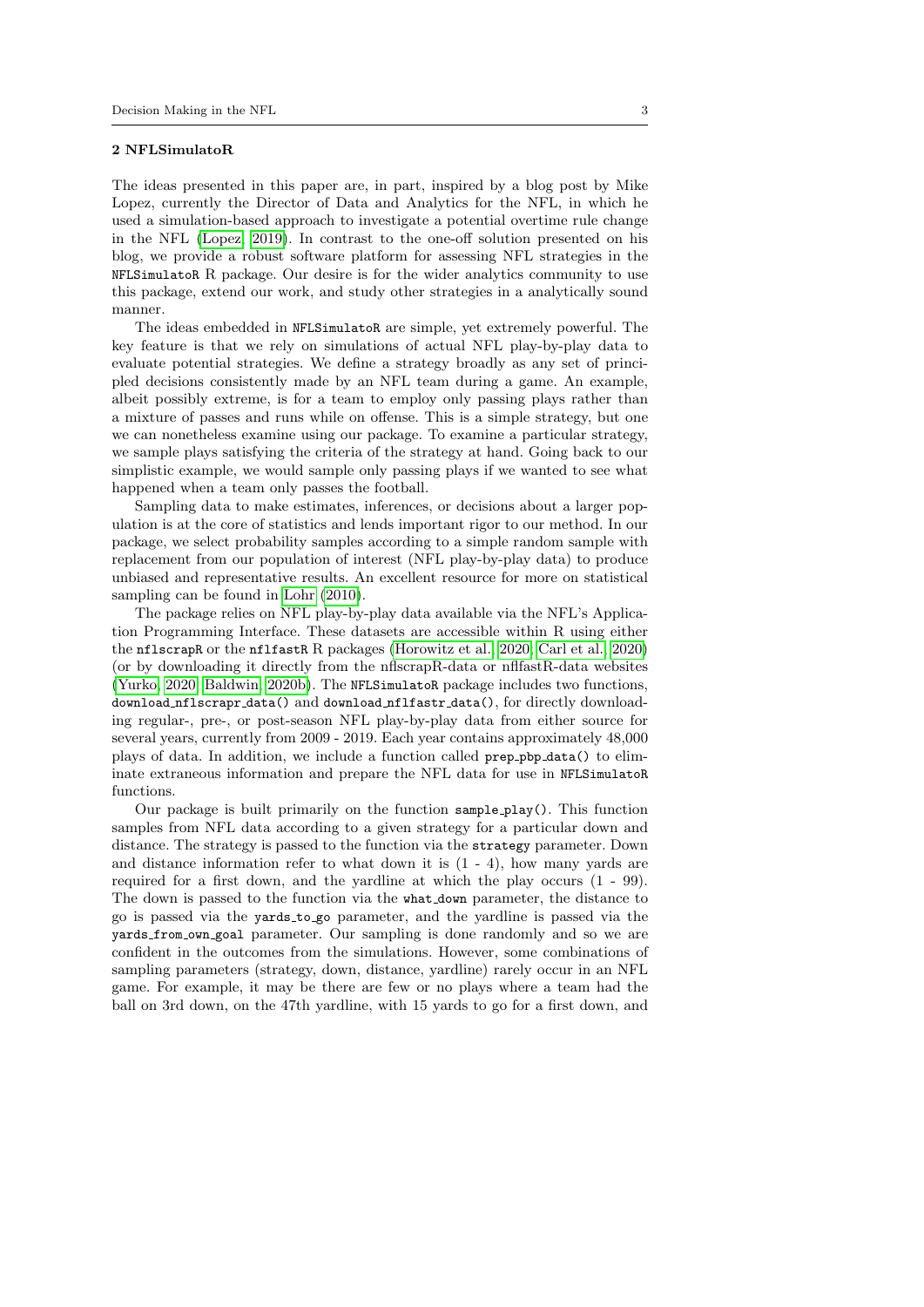chose to run the ball. In such cases we widen our sampling range to include plays from yardlines close the to the yardline of interest or with one less yard to go for a first down (the user can also choose a window to expand the yardline selection via the window yards from own goal parameter). We have built flexibility into the sample play() function so the user can seamlessly implement it in their unique settings.

The other main function of interest in the package is called sample drives(). This allows the user to simulate a series of plays by one team (a drive) following some specific strategy versus another team employing a "normal" strategy. By "normal" we mean the plays of the opposing team are simply sampled at random from all plays without a specific strategy in mind. The sample drives() function shows how a specific strategy is expected to perform if implemented during an NFL game when the opposing team is employing the status quo. The function can either sample drives until one team scores, or it can sample a single drive and return the outcome of the drive (i.e., touchdown, field goal, punt, or turnover). By simulating many drives one can identify statistics such as expected points per drive and proportion of drives resulting in a score for a variety of strategies. The sample drives() function takes parameters for the number of simulations to be run (n sims), the starting vardline of the simulations (from yard line), the strategy (strategy), and if the simulation is of a single drive (single drive). Within sample drives(), the function down distance updater() updates the down, distance, and yards to go and then samples the next play from all plays satisfying the updated criteria.

To demonstrate the use of this software and to offer an idea of how to extend our work, we provide two strategies in the package. The first is a strategy related to fourth-down decision making and the second is associated with how often a team should pass (or run) the football. Within the fourth down strategy we include several sub-strategies to make a decision about going for it or not on fourth down. As mentioned above, the fourth down strategy has been studied in the academic domain, see e.g. [Yam and Lopez](#page-14-3) [\(2019\)](#page-14-3) and [Romer](#page-14-2) [\(2006\)](#page-14-2). We include it in this manuscript due to its popularity and to give our own perspective on this wellknown problem. In the next section, we discuss these two strategies in more detail.

The NFLSimulatoR package is available on CRAN (Comprehensive R Archive Network) and the latest developmental version is available on github. Adding this package to CRAN was an important step to make sure our package passed rigorous software checks and to make installation simpler. Additional package details related to issues, recent changes, etc. can be found at the [NFLSimulatoR website.](http://datacolorado.com/r/NFLSimulatoR) The package can be installed within R using either option given below.

```
## From CRAN
install.packages("NFLSimulatoR")
## From Github
install.packages("remotes")
remotes::install_github("rtelmore/NFLSimulatoR")
```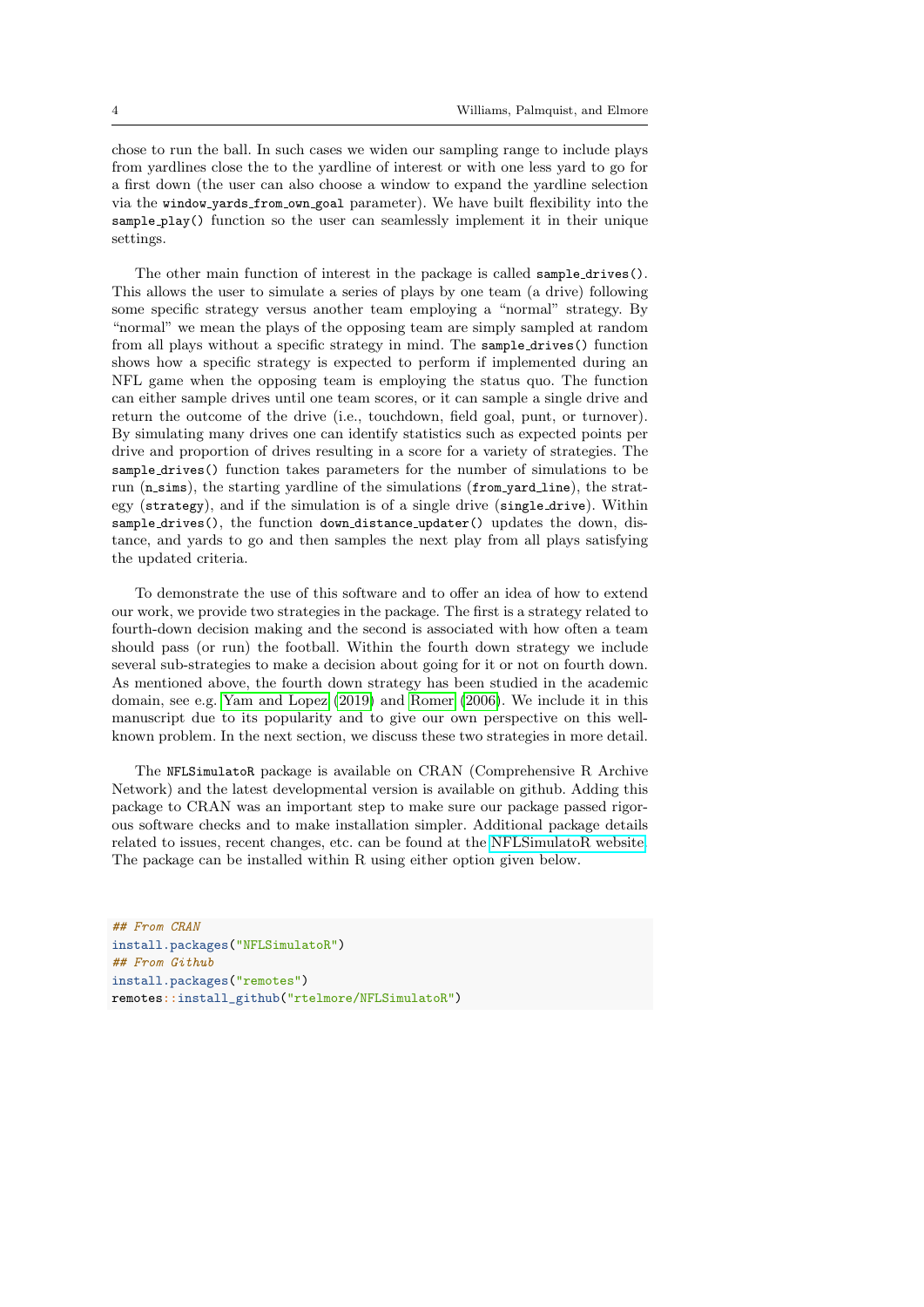## 3 Applications

#### 3.1 Fourth Down Strategy

The first strategy we examine concerns fourth down decision making. This is one of the most well-known and discussed NFL strategies. On a fourth down the offensive team has two options: go for it or kick. If they kick, they can either punt the ball and allow the other team to take offensive position or kick a field goal. The other option a team has on fourth down is to attempt to run or pass the ball and gain enough yards for a first down. Historically, NFL coaches tend to not go for it on fourth down unless time is running out and/or the only possible way to win the game involves increasing the risk of a turnover for the potential benefit of a first down. However, thanks to the analytics movement, teams are beginning to challenge the status quo.

In 2006, Romer began the discussion about optimal decision making on fourth down by estimating the expected point value of kicking versus going for it on fourth down. This was done by estimating the value of a team having the ball at each yardline on the field. These values were estimated from NFL play-by-play data from 1998, 1999, and 2000 [\(Romer, 2006\)](#page-14-2). This work was updated in 2013 via the New York Times' Fourth Down Bot [\(Burke and Quealy, 2013\)](#page-13-2). Burke and Quealy use a similar calculation of the value of being at each yardline and then estimate the probability of gaining enough yards for a first down. The expected points for some fourth down can be calculated as the product of the probability of securing a first down and the point value of a first down at the specific yardline added to the product of the probability of not securing a fourth down and the point value of the other team taking possession at the given yardline.

The estimated value of being at a given yardline takes into account field goals and the expectation can be either positive or negative. If it is positive, the Fourth Down Bot recommends going for it on fourth down. [Yam and Lopez](#page-14-3) [\(2019\)](#page-14-3) used data from the New York Times' Fourth Down Bot in a causal analysis and determined, on average, if teams employed the (more agressive) strategy of the Fourth Down Bot they would enjoy approximately 0.4 more wins per year. In the NFL where there are only 16 games in a season, 0.4 is a substantial increase in wins. For further examination into the history of fourth down decision making see [Yam](#page-14-3) [and Lopez](#page-14-3) [\(2019\)](#page-14-3).

Because this strategy is of such interest we include it in our package. We offer five sub-strategies regarding decision making on fourth downs to compare various methods. The first is called the empirical sub-strategy. Here, our functions simply select the fourth down play at random from among all similar plays (i.e., similar with respect to down, distance and vardline). The majority of the time this will be a punt or field goal attempt, but there are occasions where a team may try for a fourth down (perhaps if there is very little yardage needed for a first down and the yardline is close to the opposing endzone). The second sub-strategy is always go for it and samples non-kicking plays from the given down and distance. In this sub-strategy we do not require the sampling to be exclusively from fourth down plays. In fact, we expand the pool of potential plays to sample from on each of downs two through four. That is, we sample from downs d and  $d-1$  on down d, for  $d = 2, 3, 4$ . We assume the impact of, and mental anxiety among, players due to it being fourth down is negligible because the defensive team would have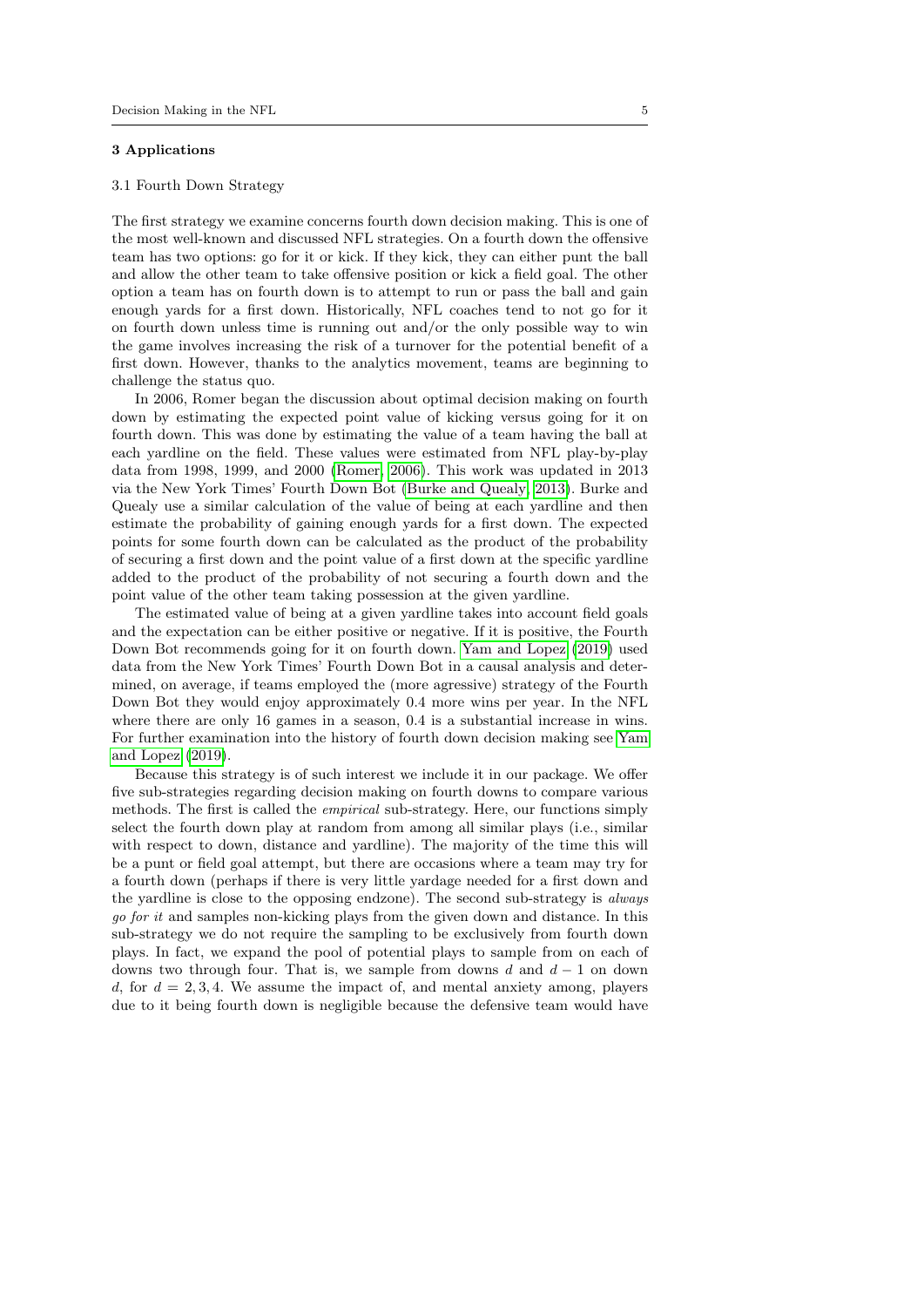similar anxieties, the players are professional and should be more immune to such inhibitions, and because previous literature followed this procedure (e.g., [Romer](#page-14-2) [\(2006\)](#page-14-2) used third downs instead of fourth downs) . The third sub-strategy is never go for it and in it the team always punts or kicks a field goal. This offers us a conservative strategy to study, and we simply sample kicks (and their outcome) from the given location.

The fourth sub-strategy is go for it if yardage is smaller than Y. Here we let the user set the parameter Y to be the value of the yards required for a first down. If the distance for a first down is less than or equal to  $Y$  the strategy says to go for it, and to kick if the distance is greater than or equal to  $Y$ . This allows the examination of a stricter sub-strategy but one offering a trade-off between always go for it and never go for it. This sub-strategy is likely more palatable for NFL teams since having a rule to go for it on fourth if there is always less than, say, 1 yard to go for a first down might be more acceptable than always going for it. The final sub-strategy is expected points. Here we use the expected points estimated from the nflscrapR R package to find the expected points at each yardline on the field. We further empirically estimate the probability of gaining a first down and making a field goal. Then we solve for the expected value of going for it, punting it, and kicking a field goal. The decision is made by selecting the choice which maximizes this expected points value. This last sub-strategy is the most analytically reliant, and best mirrors current literature. Because we offer these sub-strategies within a free software package they can be re-run each season as more data becomes available allowing analysts to make recommendations which include the most recent NFL data.

We compare these sub-strategies by plotting the percent of drives resulting in no score, a field goal, or a touchdown for the five sub-strategies. For the go for it if yardage is smaller than Y option we let  $Y=5$ . For this and subsequent fourth down analyses, we only keep plays occuring before the final 2 minutes of each half of the game and only plays where one team is within 28 points of the other. This allows us to remove any plays that result from extreme decision making because the outcome of the game is all but determined. We use play-by-play data from both 2018 and 2019.

For the simulations, we generate 10000 drives for each sub-strategy starting at the 25 yard line for all plays from these two regular seasons. This corresponds to the usual starting position to begin a half or after an opposing team scores (assuming the kickoff is a touchback). For each drive we use the sample drives() function and set the single drive argument equal to TRUE. Thus, we only care about simulating one drive and storing its outcome for each simulated drive. In other words, we start each drive with first down and ten yards to go from the 25 and sample plays accordingly. The summarized results are displayed Figure [1.](#page-6-0)

From this figure we see the never go for it strategy offers the largest probability for scoring on a single drive with the majority of the scores coming from field goals. The expected points strategy has the second largest percentage of simulated drives resulting in a score, followed by yardage smaller than 5 yards, and then the empirical sub-strategy. For further investigation, in Table [1](#page-6-1) we examine the percent of drives resuling in a field goal (FG) or touchdown (TD), the average score per drive (assuming a touchdown always results in 7 points), and a 95% confidence interval for the average score, for the 5 sub-strategies.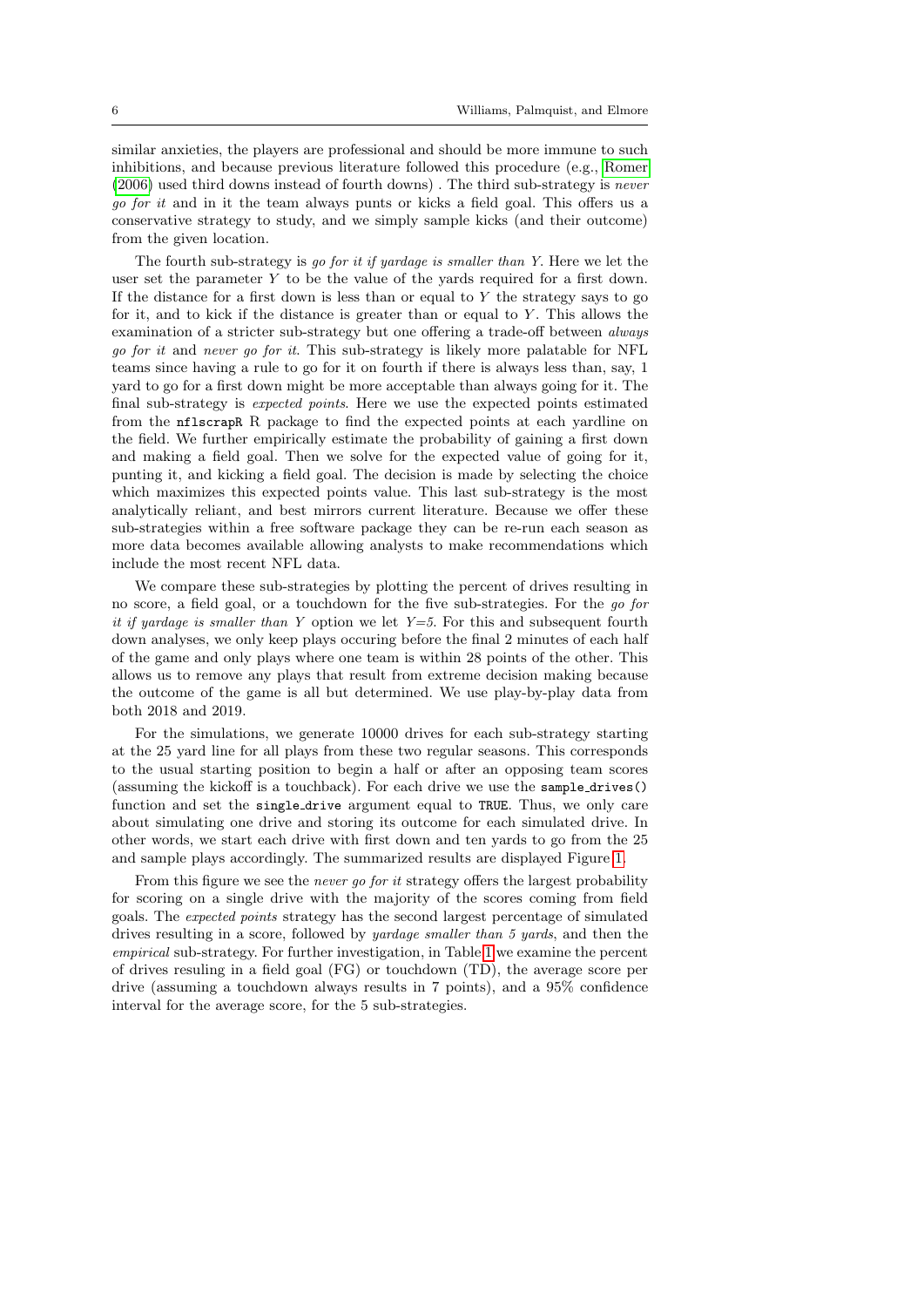

Fig. 1 The percentage of simulated drives that resulted in no score (green), a field goal (orange), or a touchdown (purple) in 2018 and 2019, for the fourth-down sub-strategies

<span id="page-6-1"></span>Table 1 A summary of 10000 simulations (2018 and 2019 data) for each fourth down substrategy. The percentage of drives (out of 1000) ending in either a field goal or touchdown, the average score, and 95% confidence intervals for each sub-strategy is reported.

<span id="page-6-0"></span>

| Sub-strategy      | Field Goals | Touchdowns | Mean Score | 95% CI       |
|-------------------|-------------|------------|------------|--------------|
| Always Go         | $0\%$       | 33%        | 2.28       | (2.22, 2.35) |
| Empirical         | 15%         | 22%        | 1.96       | (1.91, 2.02) |
| Expected Points   | 28\%        | 19%        | 2.19       | (2.14, 2.25) |
| Never Go          | 33\%        | 15%        | 2.03       | (1.98, 2.08) |
| Go if Yards $< 5$ | 11\%        | 27%        | 2.24       | (2.18, 2.30) |

From Table [1,](#page-6-1) the fourth down sub-strategy with the largest average points per simulated drive is always go for it (average of 2.28 points) followed by yardage smaller than 5 yards (average of 2.24 points), and expected points (average of 2.19 points). We also see the always go for it sub-strategy is boom or bust resulting in only touchdowns or no scores. Interestingly the yardage smaller than 5 yards has an average score similar to always go for it, yet it does recommend field goals to be taken. The confidence interval for the yardage smaller than 5 yards mean score is also narrower than that for always go for it. Taking this into account along with the fact that the averages of these two sub-strategies are so close, a recommendation for a team nervous about always going for it on fourth down might be to always go for it if there are less than five yards to go for a first down, regardless of field position. Figure [1](#page-6-0) shows this strategy will produce scoring drives more often and has nearly the highest average score per drive.

If a team wishes to pursue this sub-strategy (going for it on fourth if the yards to go is less than five yards) a logical next question is: what about other yards to go values? That is, what if the team went for it if the yards required for a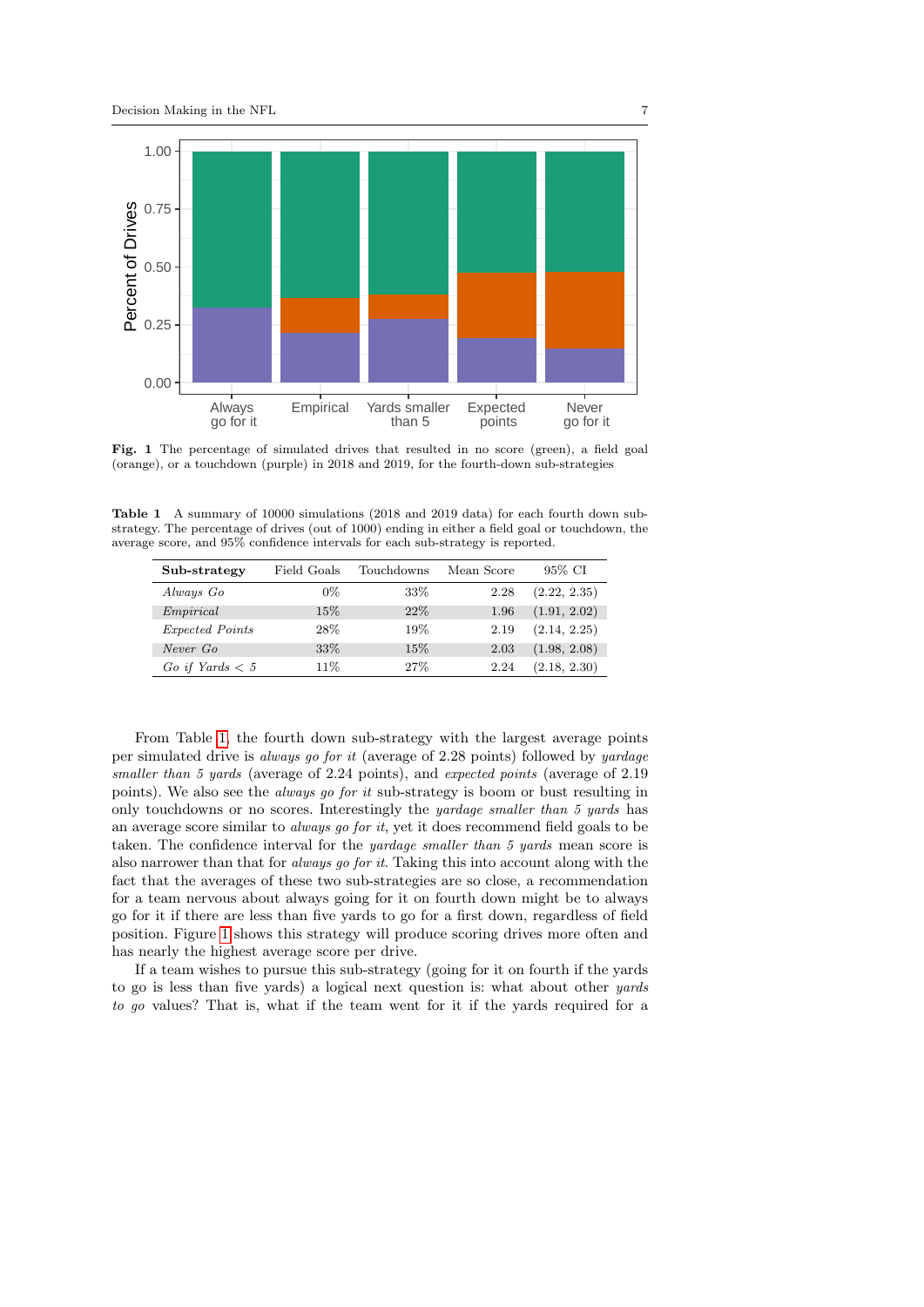first down are 4, or 6, or something else entirely? Figure 2.1 shows the percent of drives resulting in a score for a range of Y values. Figure 2.2 displays the average (and 95% confidence interval) score per drive for the various Y values, and Figure 2.3 gives the average (and 95% confidence interval) yardline at which the ball is turned over when the drive does not result in a score.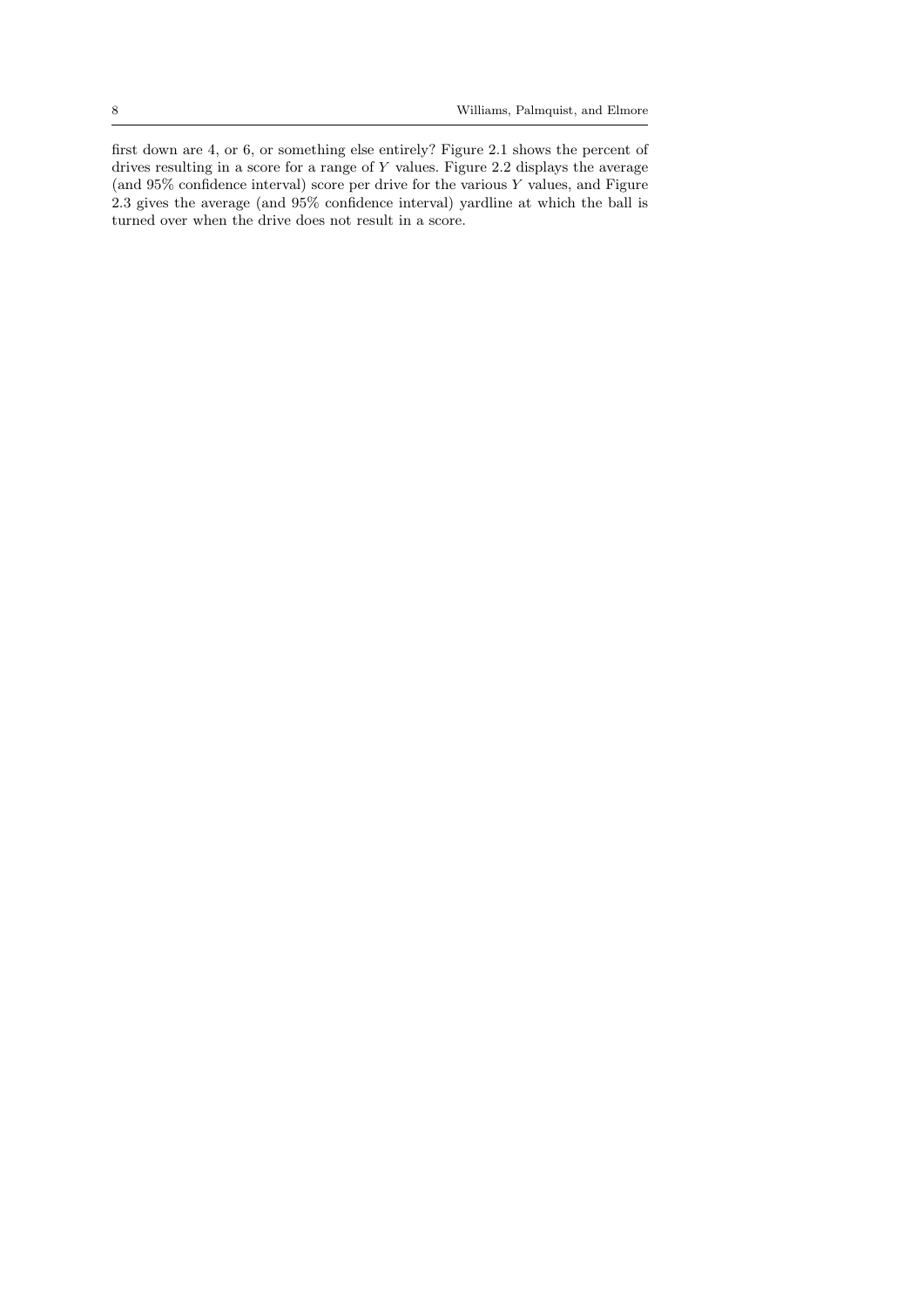

Fig. 2 2.1: The percentage of simulated drives that resulted in a field goal (green) or a touchdown (orange); 2.2: Average score per drive for the yardage less than Y yards substrategy as a function of  $Y$ ; 2.3: Average turnover yardline resulting from the *yardage less* than Y yards sub-strategy as a function of Y

In Figure 2.1 the largest percent score value (of about 38%) is nearly exactly achieved by  $Y$  values of 3, 4, and 5. Figure 2.2 shows the  $Y$  values of 8 has the top average score per drive values, and this average decreases as Y decreases. Figure 2.3 shows the average turnover yardline gets further away from the offensive teams goal for larger values of Y . Taking all this together, a value of 5 yards may be the best option for the fourth down sub-strategy go for it if yardage less than Y because it has nearly the highest percent score value, a higher average score than all smaller Y values, a more advantageous average turnover yardline than all larger Y values, and (speculatively) may be more acceptable by NFL coaching staffs than a value of, say,  $Y = 8$ .

Here, we caution the reader that this is by no means a causal investigation of fourth down strategies. Indeed, we could further analyze the data by evaluating the performance of a specific sub-strategy amongst better or worse teams, but do not do so as our primary purpose is to demonstrate the usefulness of the NFLSimulatoR package and its core functionality.

# 3.2 Run/Pass Percentage

[Kovash and Levitt](#page-13-5) [\(2009\)](#page-13-5) and [Hermsmeyer](#page-13-6) [\(2018\)](#page-13-6) argue NFL teams should pass more often. In this section we investigate this thesis using the simulation-based approach of NFLSimulatoR. Though perhaps simple on its surface, examining a strategy having to do with the proportion of plays that are a pass instead of a run proves interesting. Even if the NFL is not as analytically forward as other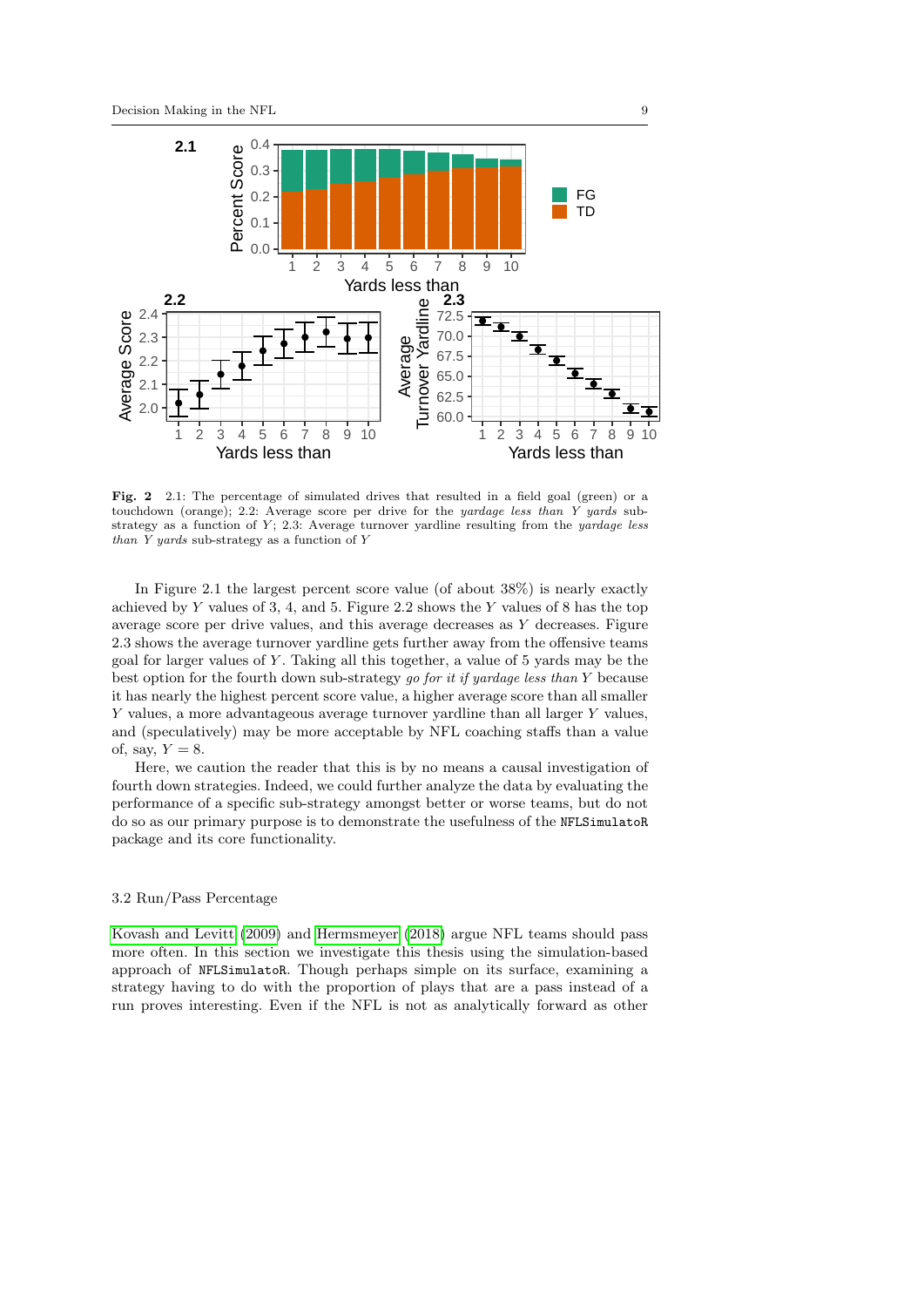

<span id="page-9-0"></span>Fig. 3 The percentage of simulated drives that resulted in a score (touchdown or field goal) in 2018 and 2019. The dashed line represents the actual proportion of passing plays on first, second, and third downs in both years.

professional sports leagues, the league seems to be trending towards passing more. The NFLSimulatoR package includes a strategy allowing the user to study the effect of passing the ball more or less often.

When employing this strategy in the sample\_play() or sample\_drives() functions, the argument p must be included as a parameter. p is the probability a given offensive play on first, second, or third down is a pass. To keep the strategy straightforward, we follow an empirical procedure when the play to be sampled is a fourth down. That is, when a fourth down situation arises in the sample, we assume the play is simply sampled from all fourth down plays at the given yardline (or within a neighborhood of the yardline) and distance to go until a first down. Fourth down plays sampled at their regular rates usually result in a punt or a field goal attempt. By varying p we can study how pass proportion affects statistics such as the expected points per drive, the proportion of drives resulting in a score, among a host of other metrics.

Figure [3](#page-9-0) shows the proportion of simulated drives resulting in a score for the offensive team (field goal or touchdown) in 2018 and 2019. Note that we include a vertical dashed line showing the league-wide proportion of passing plays on first through third downs. This proportion of passing (running) plays on first through third downs was roughly 59% (41%) in both 2018 and 2019. At first inspection this figure suggests passing more often results in scoring less on average. Obviously this initial glance requires more scrutiny and indeed, subsetting by the type of score reveals additional insight. Specifically, Figure [4](#page-10-0) shows the same data subsetted by the type of score: either a touchdown or field goal. There is a clear trend showing more touchdowns are scored as the proportion of plays that are passes increases.

Next, we look at the percentage of drives resulting in a score broken down by the quality of the team. In this case we subset by whether or not a team made the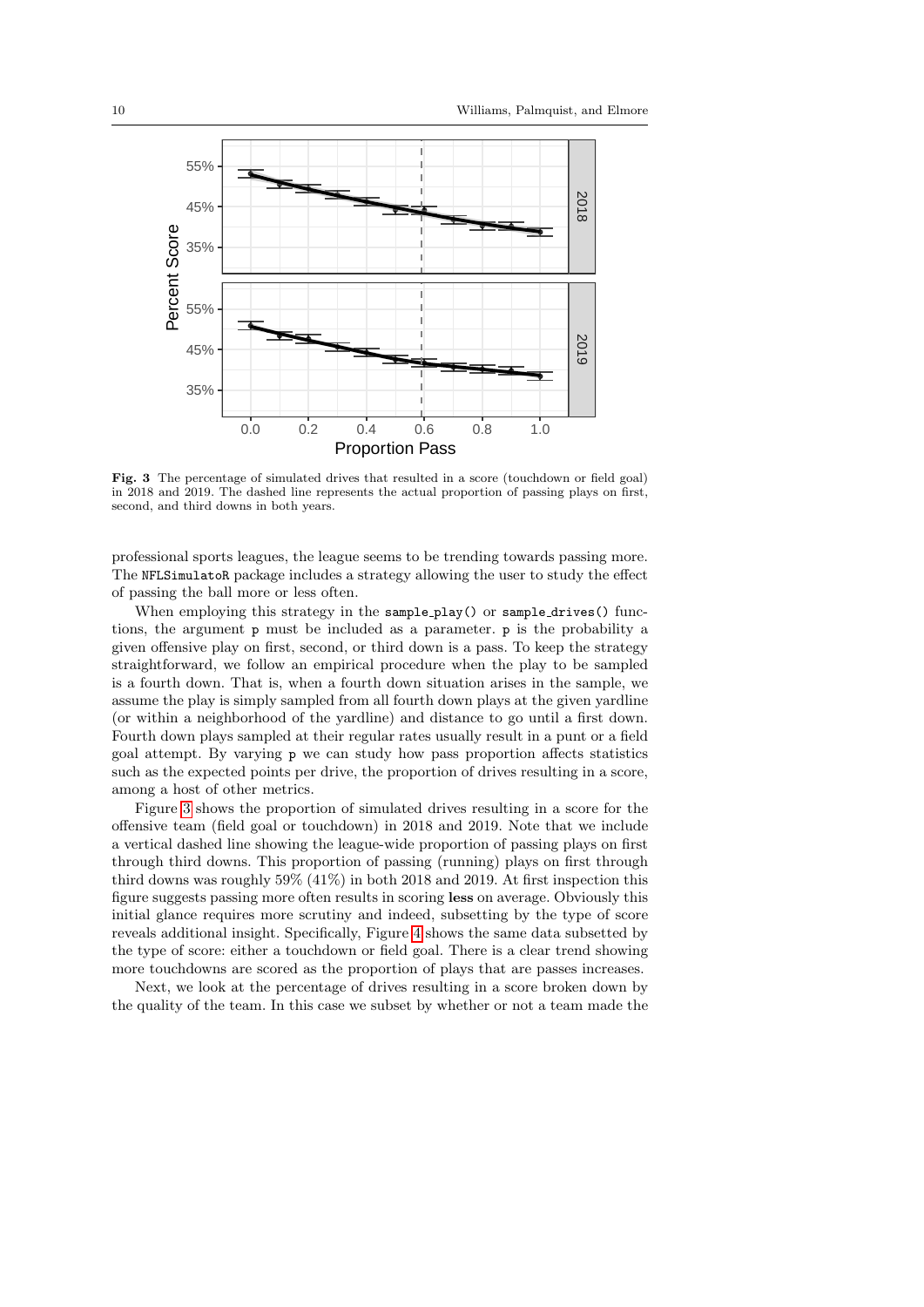

<span id="page-10-0"></span>Fig. 4 The percentage of simulated drives that resulted in either a touchdown (orange) or a field goal (green) in 2018 and 2019. The dashed line represents the actual proportion of passing plays on first, second, and third downs in both years.

playoffs, and use playoff appearance as a proxy for quality. To do this we simulate one set of drives by sampling plays from teams that made the playoffs and another set of drives by sampling teams that did not. Figure [5](#page-11-0) shows drives using plays from the better teams (i.e., playoff teams) tend to result in a score more often when employing a heavier passing-based strategy than the drives from non-playoff teams.

Again, we stress that our approach is not causal in any sense of the imagination. That is, we are not saying that passing more will necessarily lead to more scores, particularly if the team has a sub-standard quarterback. This result, of course, is likely confounded by playoff teams (traditionally) having better quarterbacks. Thus, we next subset the pool of plays by each team's overall passer rating (RTG) and sample plays from three distinct pools: High, Medium, and Low passer rating teams. A team in the pool of High passer rating teams had an overall rating falling into the upper-most tercile of teams. The pools for Medium and Low are similarly defined. The results of the simulated drives using these groups are displayed in Figure [6.](#page-11-1) Here, we see the teams in the upper tercile of passing ratings score more touchdowns as the proportion of passing plays increases than teams in the other two groups. However, the percent field goals scored as a function of the proportion of passing plays is similar for all the three team groupings.

Our overall conclusion, based on these simulations, is that passing more should lead to a higher percentage of touchdowns scored. This conclusion is not uniformly true across all types of teams, however. That is, the better teams, or those teams with a higher-quality quarterback relative to the rest of the teams in the league, will benefit much more than the others.

Finally, we should mention that the time remaining in a game, as well as other variables, could confound these results as well. That is, teams that are winning in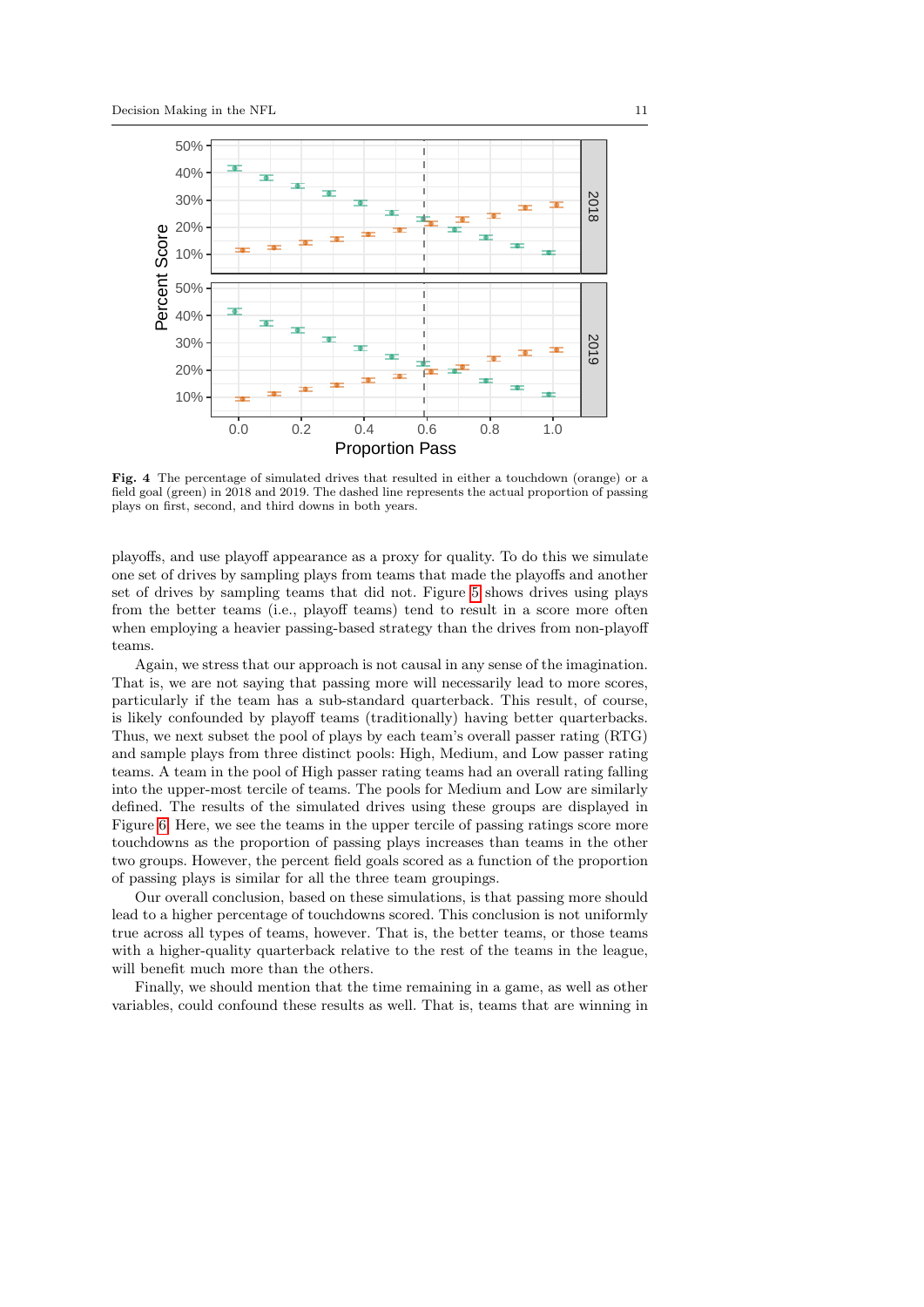

Fig. 5 The percentage of simulated drives that resulted in a score by type (touchdown or field goal) in 2018 and 2019 colored by playoff teams (orange) versus non-playoff teams (purple).

<span id="page-11-0"></span>

<span id="page-11-1"></span>Fig. 6 The percentage of simulated drives that resulted in a score by type (touchdown or field goal) in 2018 and 2019 colored by overall team passer rating classification: High (green), Medium (purple), and Low (orange).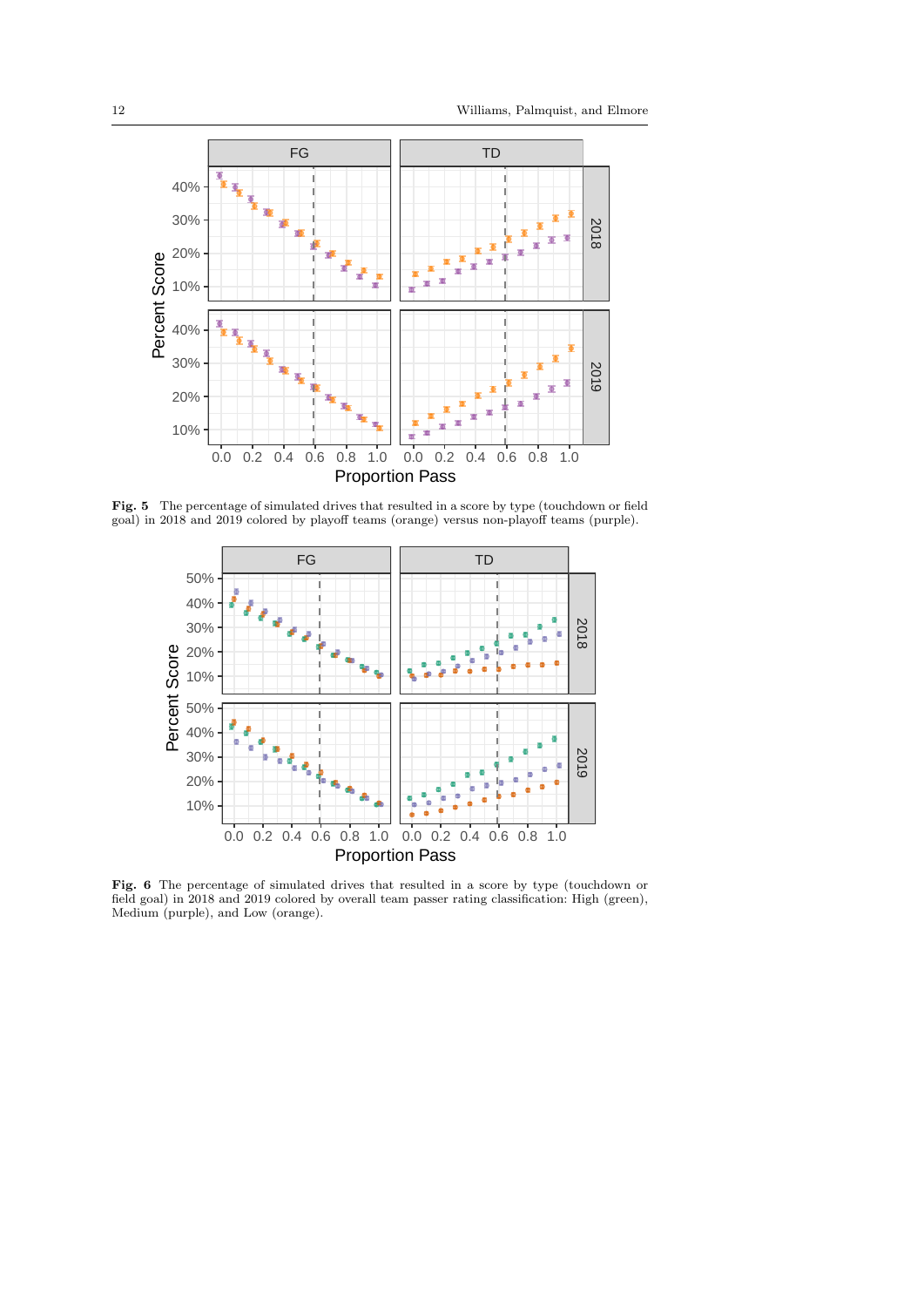the fourth quarter might elect to rush more often in order to "shorten the game" and losing teams might pass more. Therefore, a future study might include a timein-game parameter,  $\tau$ , in order to sample from plays within a window around  $\tau$ .

## 4 Conclusions and Discussion

Even though the NFL has existed since 1920, teams are still seeking inefficencies in the game to exploit. There always seems to be a brilliant new coach ready to introduce a new strategy to push teams to more success. The purpose of creating NFLSimulatoR is to give the wider community a tool to examine a multitude of NFL strategies. The package contains a set of robust and statistically sound tools to simulate plays and drives to examine NFL game plans. This package will also age well as it can be continually updated with data from the most recent NFL season. Another use for the package is to examine the ramifications of rule changes by the league. This would allow the league to take a data-driven approach to such changes. One example of a rule change that has been debated is eliminating the kickoff after a score.

In the package we include two strategies of interest, passing versus rushing the ball and going for it or not on fourth down. We have examined each strategy in this paper as examples of possibilities for the package. We imagine many extensions of our work, including strategies regarding whether to run or throw on first down, what play works best after a penalty or timeout, and what plays to run in the first or last few minutes of a game or quarter. Another obvious extension to this work is the implementation of more game- or team-specific scenarios. For example, we might study game-specific strategies by sampling from plays satisfying, or nearly satisfying, additional simulated in-game characteristics such as time-in-game, current score, weather, location, among a host of additional parameters. Taking this concept a step further, we could also assign higher sampling probabilities to plays most closely matching these given in-game characteristics.

In addition, we might study team-specific strategies if we assume some teams perform better at various aspects of the game than others. For example, a team could have an excellent run game but a poor pass game, or excel at throwing the ball fewer than 20 yards but struggle when the throw is over 20 yards. In such cases, we could only sample plays which match a given team's profile to study the outcomes of strategies a specific team is more likely to employ. Our methodology is robust enough to include these subsetting parameters in any of the sampling functions given in NFLSimulatoR. Furthermore, the simulations can either be at the individual drive level (as we did) or by evaluating a strategy over the course of an entire game.

Another possible extension of our work is to choose strategies at random to implement. By randomly selecting and setting various parameters for a strategy (or combination of strategies) one can compare a bevy of strategies. As the adoption of NFLSimulatoR grows and accumulates more available strategies, randomly choosing and combining strategies and then testing them seems immensely useful. Harnessing computational power to examine a plethora of strategies (such as: always go for it on fourth down while also passing on 77% of first down plays) will only lead to further optimization of in-game decision making in the NFL.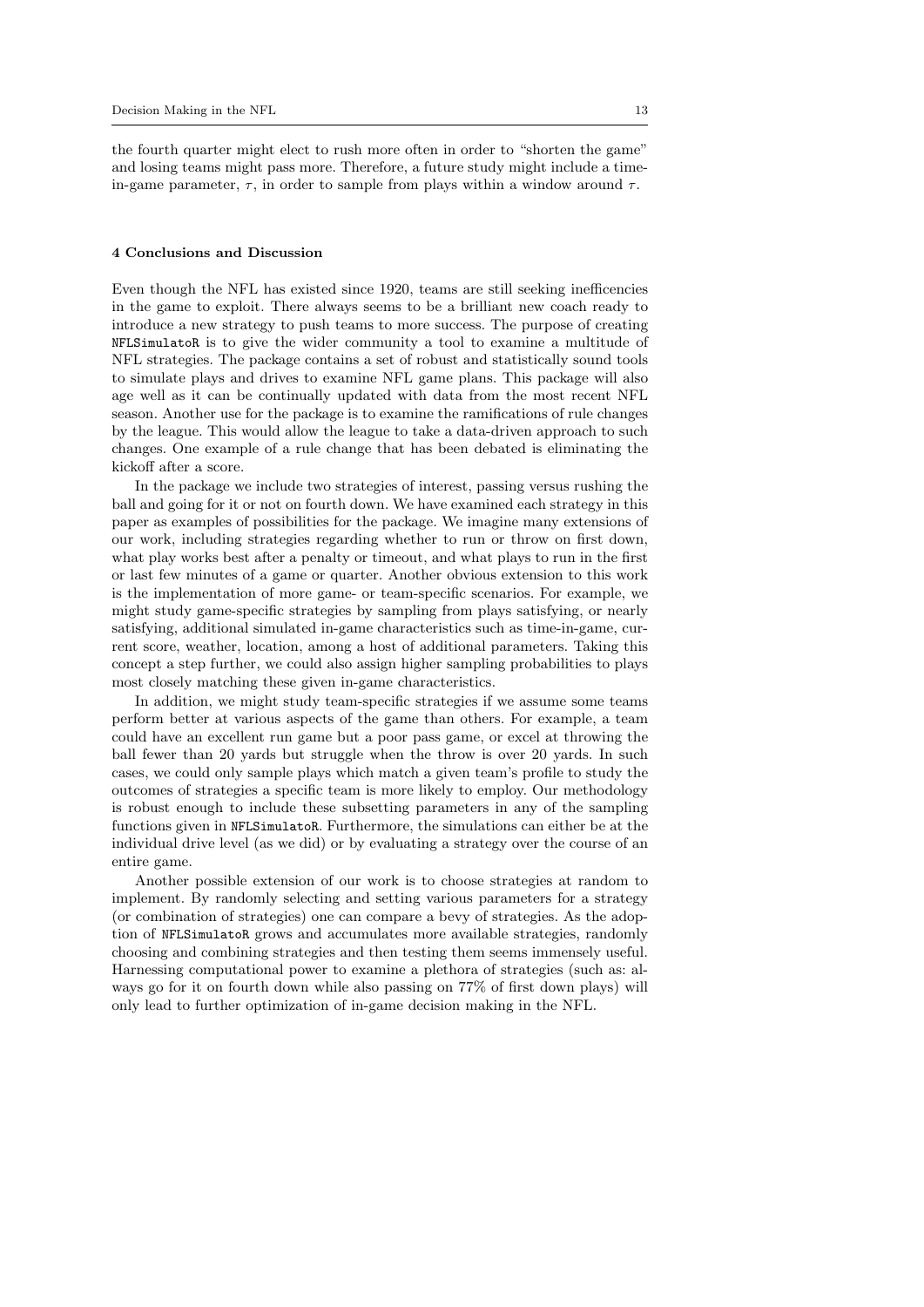We welcome collaboration from the sports analytics community and hope for contributions to our package, which are easy to make given its open-source nature. The fact that there are so many possible analysis options of game strategies makes us more excited about the existence of the NFLSimulatoR package because now the wider sports analytics community can take our initial work and extend it. As an example, recently a new model-based fourth down decision maker was introduced by Ben Baldwin, an author of the previously mentioned nflfastR package [Baldwin](#page-13-4) [\(2020a\)](#page-13-4). This is exactly the sort of contribution we hope will be added to the NFLSimulatoR package. Such a strategy could be integrated and tested within the simulation based framework we created and shared with the community at large. We look forward to what new strategies will be devised and tested and hope to see even more analytics used in the NFL and other sports leagues.

Finally, we stress that NFLSimulatoR is in its infancy with the current release being v0.3.1. As previously mentioned, we encourage interested parties to contribute to the package as this project evolves. Contributions could be in the form of new strategies, vignettes showing new and interesting analyses, or simply code enhancements. For reproducibility we have included code to generate the figures and table used in this paper as a github repository located at [github.com/williamsbenjamin/nflsimulator](https://github.com/williamsbenjamin/nflsimulator_aoor) aoor.

#### References

- <span id="page-13-4"></span>Baldwin, B. (2020a). NFL fourth-down decisions: The math behind the league's new aggressiveness. [https://theathletic.com/2144214/2020/10/28/nfl](https://theathletic.com/2144214/2020/10/28/nfl-fourth-down-decisions-the-math-behind-the-leagues-new-aggressiveness/)[fourth-down-decisions-the-math-behind-the-leagues-new-aggressiveness/](https://theathletic.com/2144214/2020/10/28/nfl-fourth-down-decisions-the-math-behind-the-leagues-new-aggressiveness/).
- <span id="page-13-10"></span>Baldwin, B. (2020b). nflfastR-data repository. [https://github.com/guga31bb/](https://github.com/guga31bb/nflfastR-data) [nflfastR-data](https://github.com/guga31bb/nflfastR-data).
- <span id="page-13-2"></span>Burke, B., Quealy, K. (2013). New York Times Forth Down Bot. [https://www.](https://www.nytimes.com/newsgraphics/2013/11/28/fourth-downs/post.html) [nytimes.com/newsgraphics/2013/11/28/fourth-downs/post.html](https://www.nytimes.com/newsgraphics/2013/11/28/fourth-downs/post.html).
- <span id="page-13-9"></span>Carl, S., Baldwin, B., Sharpe, L. (2020) nflfastR: Functions to Efficiently Access NFL Play by Play Data. <https://github.com/mrcaseb/nflfastR>, r package version 3.2.0.
- <span id="page-13-3"></span>Causey, T., Katz, J., Quealy, K. (2015). A better 4th down bot: Giving analysis before the play. [https://www.nytimes.com/2015/10/02/upshot/a-better-](https://www.nytimes.com/2015/10/02/upshot/a-better-4th-down-bot-giving-analysis-before-the-play.html)[4th-down-bot-giving-analysis-before-the-play.html](https://www.nytimes.com/2015/10/02/upshot/a-better-4th-down-bot-giving-analysis-before-the-play.html).
- <span id="page-13-1"></span>Clark, K. (2018). The nfl's analytics revolution has arrived. [https://www.](https://www.theringer.com/nfl/2018/12/19/18148153/nfl-analytics-revolution) [theringer.com/nfl/2018/12/19/18148153/nfl-analytics-revolution](https://www.theringer.com/nfl/2018/12/19/18148153/nfl-analytics-revolution).
- <span id="page-13-6"></span>Hermsmeyer, J. (2018). For a passing league, the nfl still doesn't pass enough. [https://fivethirtyeight.com/features/for-a-passing-league-the](https://fivethirtyeight.com/features/for-a-passing-league-the-nfl-still-doesnt-pass-enough/)[nfl-still-doesnt-pass-enough/](https://fivethirtyeight.com/features/for-a-passing-league-the-nfl-still-doesnt-pass-enough/).
- <span id="page-13-8"></span>Horowitz, M., Yurko, R., Ventura, S. (2020) nflscrapR: Compiling the NFL Playby-Play API for easy use in R. <https://github.com/maksimhorowitz/nflscrapR>, r package version 1.8.3.
- <span id="page-13-5"></span>Kovash, K., Levitt, S. D. (2009). Professionals do not play minimax: Evidence from Major League Baseball and the National Football League. NBER Working Papers 15347 .
- <span id="page-13-0"></span>Lewis, M. (2003). Moneyball: The Art of Winning an Unfair Game. W. W. Norton and Company, New York City.
- <span id="page-13-7"></span>Lohr, S. L. (2010). Sampling: Design and Analysis. Brooks/Cole.